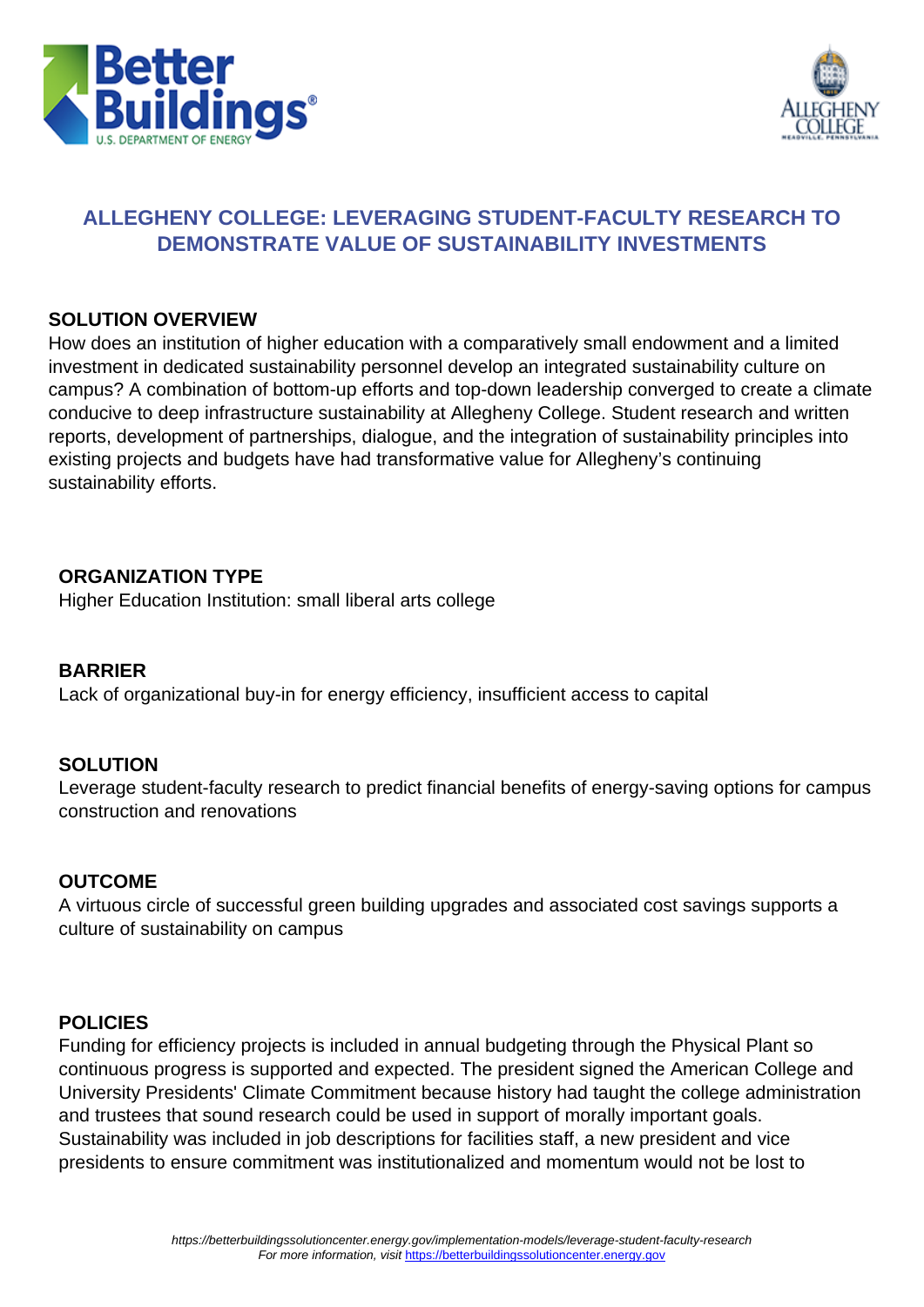changes in leadership. A sustainability coordinator position was added by rearranging existing jobs in anticipation of pending retirement in order to create the additional position without adding to the number of employees and therefore cost. Contract language for new construction and renovation projects was added to require emphasis on energy efficiency, including requiring new constructions meet at least LEED Silver standards.

## **PROCESS**

Hands-on campus sustainability research by student-faculty teams has evolved to emphasize the generation of reports and case studies analyzing costs savings and performance of sustainable building technologies, rather than simply a recommendation based on principle. The environmental science department, in particular, has developed a strong relationship with the Physical Plant which allows both parties to communicate about upcoming projects and propose mutually beneficial research opportunities. The student-faculty research teams regularly present their evidence-based recommendations to the administration to inform the design of new campus building projects or retrofits. The Physical Plant director became a partner in the effort when the actual performance of initial student-recommended projects confirmed the budget relief and ease of operations predicted by student research. This relationship has created a virtuous circle, with the Physical Plant director now presenting financial successes of efficiency projects to the administrative Finance & Planning team at Allegheny, who in turn seek additional building savings opportunities for future projects.

For example, while the 106-bed dormitory, called North Village I, was being designed, the ES department employed a junior seminar of 14 students to find ways to make the building greener and more energy efficient. Working with the architects and Physical Plant, the students suggested the building be LEED certified and strongly supported the installation of a geo-exchange heating and cooling system to maximize efficiency. A year-long senior thesis analyzed the payback time expected for a geo-exchange system: about ten years. The calculations and case studies of success at comparable facilities were sufficient to convince the administration and Physical Plant that the alternative technology was available, acceptable, and performed well. The geo-exchange heating and cooling system was installed resulting in economic savings which exceeded student projections, reduced campus utility costs and greenhouse gas emissions per square foot, and proved to be easy to operate and maintain. Since then, two additional geo-exchange systems have been used on campus for a 232-bed dormitory and the renovated Admissions Office.

One of the hallmarks of an Allegheny College education is student engagement and hands-on learning opportunities. The impacts of student research and suggestion manifested in sustainable buildings, solar arrays and an annual Energy Challenge provide tangible and attractive stories for Admissions staff to share with prospective students.

To ensure support for sustainability and momentum is maintained as an institutional value over the years, Allegheny incorporates language in job descriptions for positions such as Director of Physical Plant, Executive Vice President, and even the President of the College. For example, the call for applications for a new Executive Vice President in 2013 stated, "Allegheny is one of only 10 schools receiving the Climate Leadership Award from the American College and University Presidents' Climate Commitment and Second Nature. The EVP will provide critical leadership as the College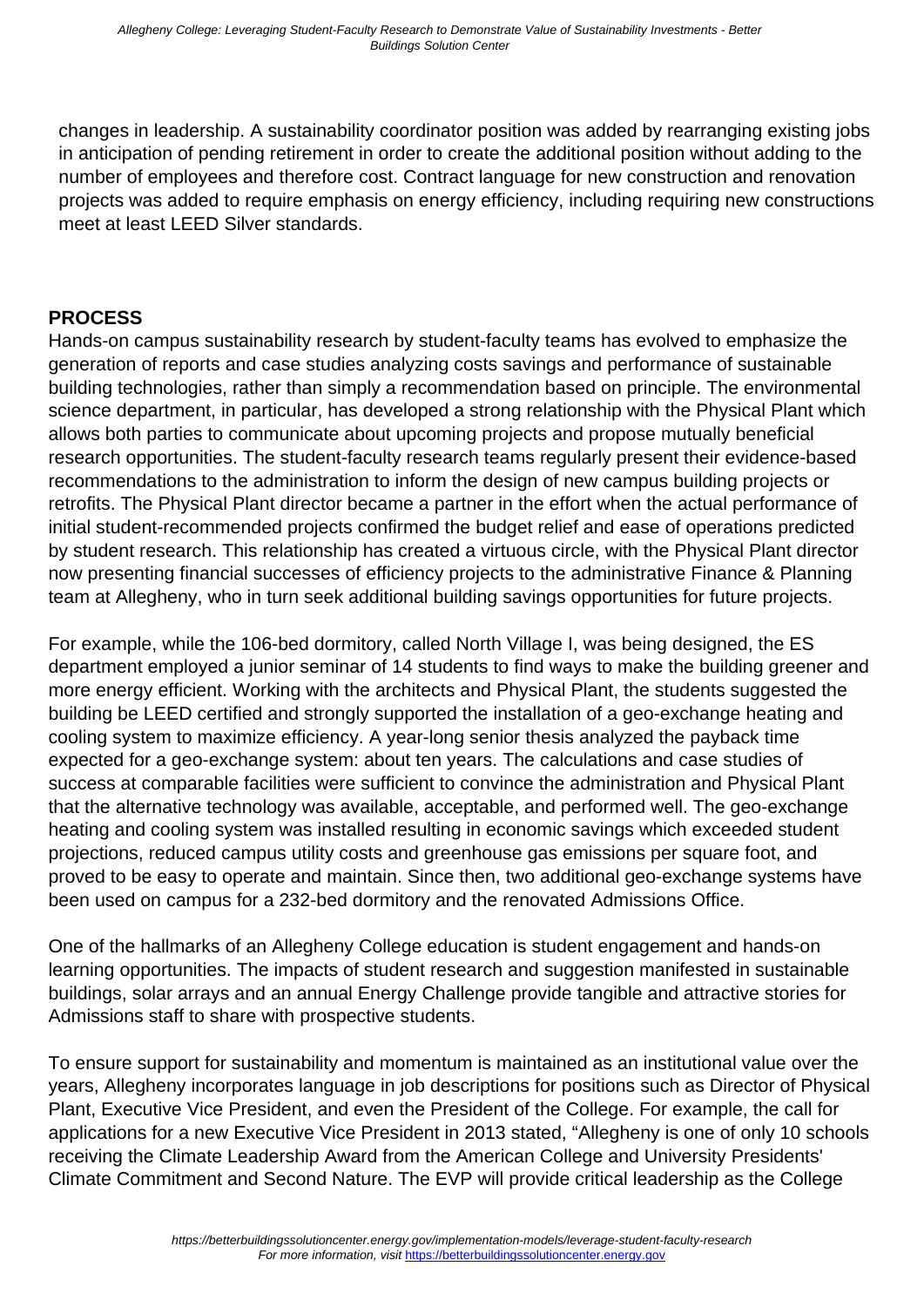maintains its commitment to environmental sustainability."

## **OUTREACH**

Allegheny's commitment to deep infrastructure sustainability is successful because sustainability is integrated into all decisions, policies, operations, and budgets rather than held up as a stand-alone achievement. The drawback to this integration is that sustainability is not as flashy and visible as it would be if treated like a showcase piece. To help illuminate sustainability initiatives and educate the campus population, a green tour consisting of eighteen signs posted around campus highlights geoexchange heating and cooling systems, a green roof, solar arrays, wind REC's, efficiency retrofits, the College's 2020 climate neutrality goal among other initiatives.

Allegheny is annually recognized by the Princeton Review's Guide to 322 Green Colleges and the Sierra Club as a national leader of campus sustainability. Since 2007 Allegheny College has been recognized as an EPA Green Power Partner every year and since 2009 has been the largest purchaser of renewable electricity in our athletic conference. In addition, Allegheny was awarded the Green Power Leadership Award in 2011. In 2012, Allegheny was awarded the Climate Leadership Award by Second Nature. Allegheny created a video highlighting our sustainability commitments and progress when vying for the 2012 Climate Leadership Award. Not only did it help us win the award, but has been a useful tool to communicate with our campus community, alumni, friends and prospective students. The Department of Energy featured Allegheny in its "Clean Energy in Our Community" video series also in 2012.

# **TOOLS AND RESOURCES**

### **Senior Comprehensive Projects:**

- [Geothermal Ground Source Heat Pumps](http://sites.allegheny.edu/envsci/abstracts/1995-senior-project-abstracts/)  Allegheny College Athletic and Recreation Facility Economic Feasibility Study
- [A Virtual Tour of Sustainability for Allegheny College](http://sites.allegheny.edu/envsci/abstracts/2011-project-abstracts/)
- [Cost Benefit Analysis of Retrofitting Allegheny College Owned Houses with Insulation](http://sites.allegheny.edu/envsci/abstracts/2011-project-abstracts/) **[College](http://sites.allegheny.edu/envsci/abstracts/2011-project-abstracts/)**
- [Solving the Problem of Student Energy Consumption: An Energy Competition for Allegheny](http://sites.allegheny.edu/envsci/abstracts/2010-project-abstracts/) **[College](http://sites.allegheny.edu/envsci/abstracts/2010-project-abstracts/)**
- [Allegheny College Clean Energy Education Initiative: Design and Installation of an](http://sites.allegheny.edu/envsci/abstracts/2011-project-abstracts/) [Educational Solar Photovoltaic Array on Carr Hall](http://sites.allegheny.edu/envsci/abstracts/2011-project-abstracts/)
- [Are the Standards of Allegheny's Theater and Communication Arts \(TCA\) Building](http://sites.allegheny.edu/envsci/abstracts/2006-senior-project-abstracts/) [Compatible with LEED Certification?](http://sites.allegheny.edu/envsci/abstracts/2006-senior-project-abstracts/)
- [Incorporating "Green" Materials into Allegheny's New Admissions House](https://sakai.allegheny.edu/access/content/group/00093ca1-5eaf-4a09-be6e-f1bcb5815f70/2009pdfs/conti_arielle.pdf)
- [Solar Power: Bringing Clean Energy to Allegheny](http://sites.allegheny.edu/civicengagement/civic-engagement-newsletter/solar-power-bringing-clean-energy-to-allegheny/)

### **Other Resources:**

- [Greening the Campus: The Economic Advantages of Research and Dialogue](http://sites.allegheny.edu/green/rio/)
- [Allegheny College Campus Wide Energy Challenge](http://sitesmedia.s3.amazonaws.com/ericpallant/files/2011/11/AASHE.2011.pdf)
- [AASHE Presidential Voices Interview Series: James H. Mullen, Allegheny College](http://www.aashe.org/blog/presidential-voices-interview-series-james-h-mullen-allegheny-college)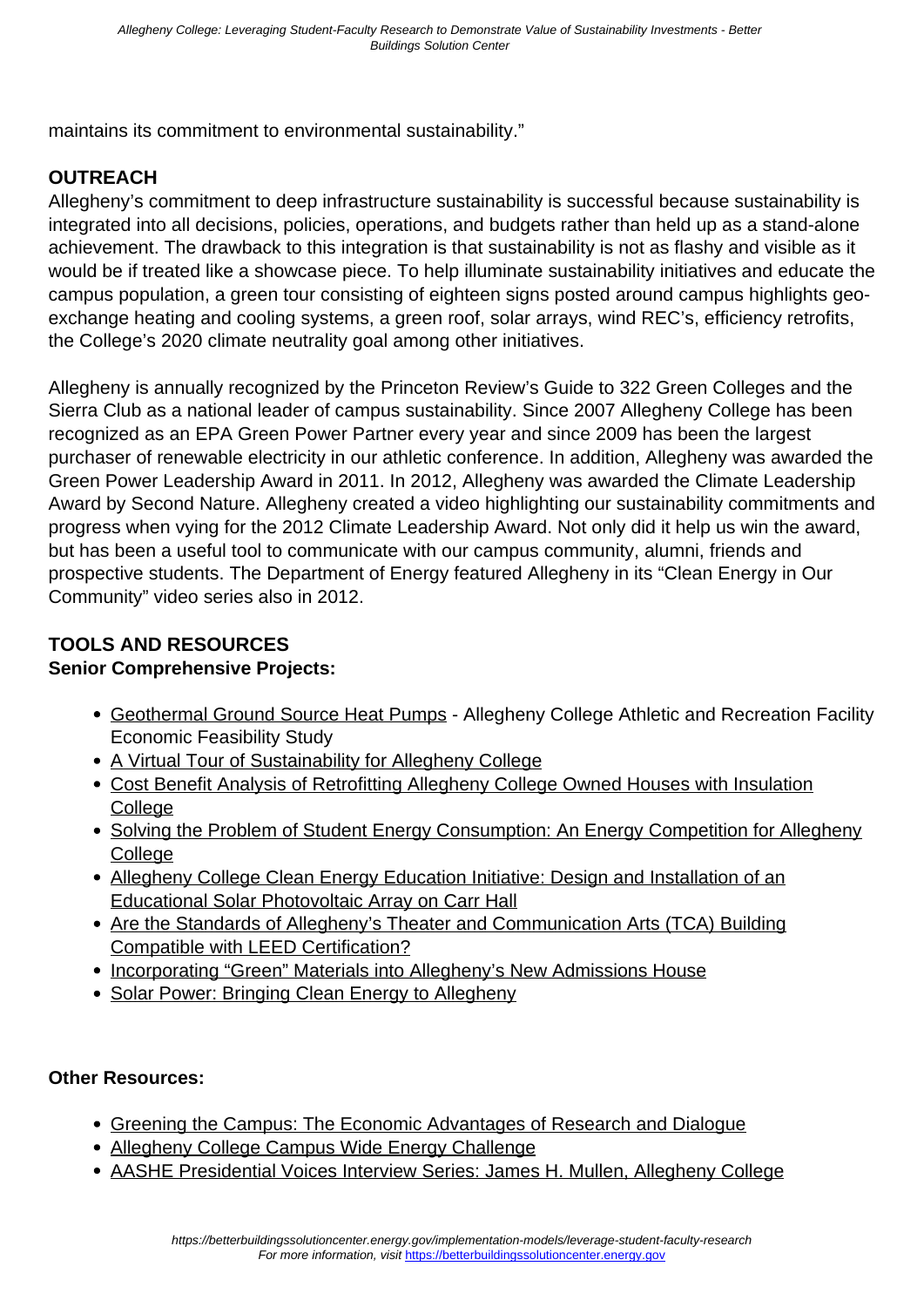- [Richard J Cook Center for Environmental Science is Dedicated in Ceremony at Allegheny](http://sites.allegheny.edu/news/2012/10/12/richard-j-cook-center-for-environmental-science-is-dedicated-in-ceremony-at-allegheny-college/) **[College](http://sites.allegheny.edu/news/2012/10/12/richard-j-cook-center-for-environmental-science-is-dedicated-in-ceremony-at-allegheny-college/)**
- [Allegheny by the Numbers](http://www.youtube.com/watch?v=pVtOciA00hs)
- [ACUPCC 5 Year Report](http://www.presidentsclimatecommitment.org/reporting/annual-report/five-year-report)
- [Constellation NewEnergy blog about 100% wind REC purchase](http://blogs.constellation.com/energy4business/2012/03/13/creative-green-energy-strategies-lead-to-national-recognition-for-liberal-arts-college-in-pa/)

## **MEASURING SUCCESS**

The sustainability coordinator tracks energy consumption before and after efficiency retrofits to quantify the energy and financial savings realized. Cumulatively, the progress is also tracked in annual greenhouse gas inventories to assess institutional progress towards the goal of climate neutrality by 2020.

More difficult to measure is the qualitative impact a well-integrated culture of sustainability has on the visibility, value and acceleration of sustainability initiatives and accomplishments. As sustainability has gained institutional support, it has been incorporated into the annual comprehensive maintenance plan, the Campus Master Plan, the Strategic Plan and the priorities of groups such as the student government.

Over the past decade, Allegheny's reputation as a leader in the campus sustainability movement has continued to grow. This can be qualitatively measured by the number of honors we receive, but is perhaps more evident in the respect of our peer institutions also seeking to improve campus sustainability.

### **OUTCOMES**

Solid research and analyses followed by successful implementation of energy efficiency measures on campus demonstrated the financial benefits of sustainability initiatives. This demonstration of success and savings was influential in the signing of the American College and University Presidents' Climate Commitment. The institution signed because of support for sustainability and climate progress efforts, but also felt confident that the goal of operational efficiency and ultimately climate neutrality were achievable. Allegheny adopted a Climate Action Plan with the ultimate goal of climate neutrality by the year 2020 – a bold commitment bolstered by the confidence of previous successes and the understanding that sustainability was now an important core value of the College.

To ensure consistent progress towards the goal of climate neutrality, Allegheny administrators included the commitment in the Strategic Plan and established annual funding through the Comprehensive Maintenance Plan and the campus Master Plan.

After signing the ACUPCC, a position was created for a full-time, permanent sustainability coordinator to more purposefully direct campus efforts and track and measure success. There was broad support for the addition of this position for many reasons including the belief that the position would pay for itself in energy savings. The sustainability coordinator's tracking of energy efficiency retrofits, including many suggested and initially researched by students and faculty, reflect an average reduction in consumption exceeding 20%.

Including language about institutional support for sustainability and stipulating that new employees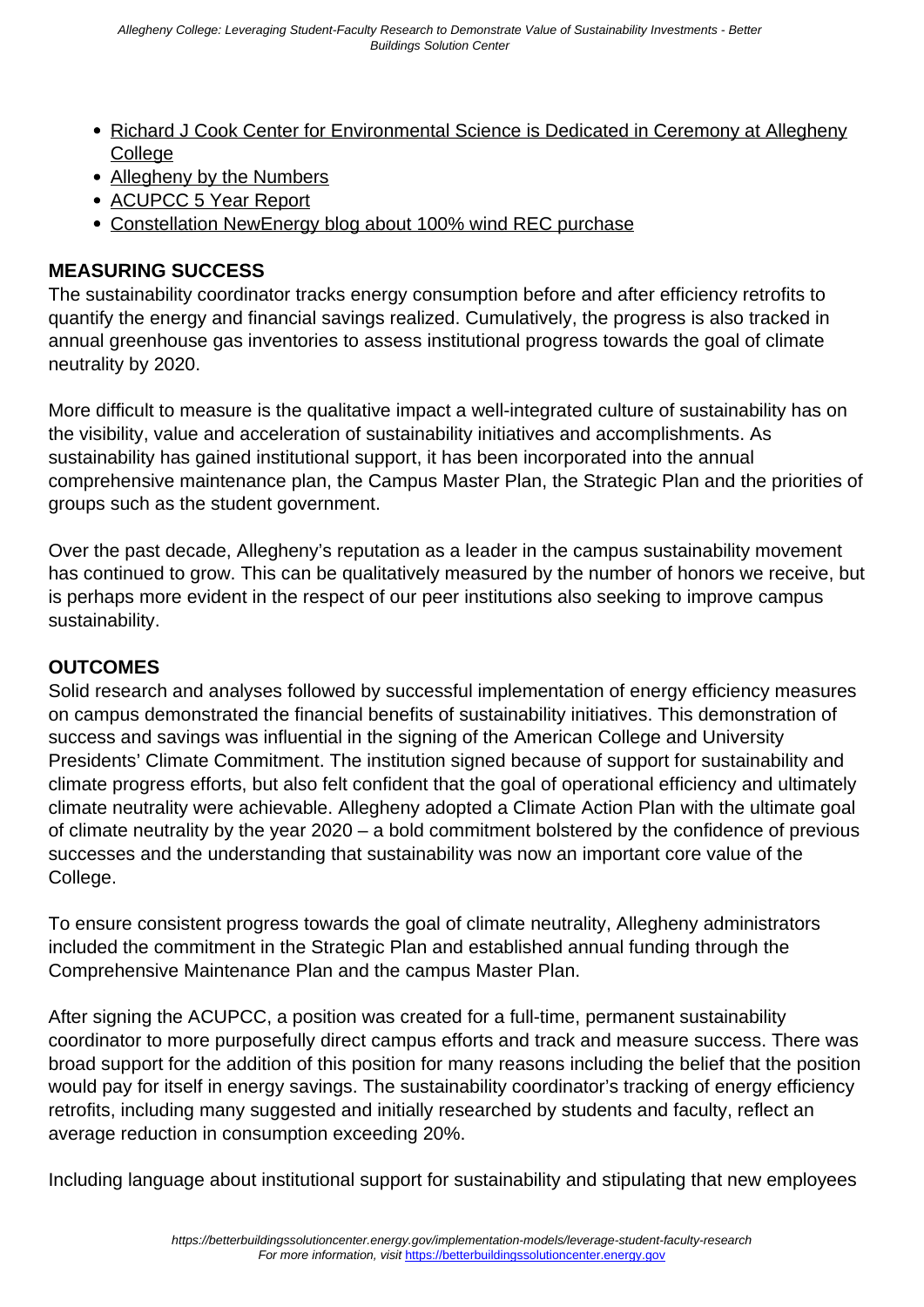be actively supportive of this value has ensured that progress and momentum is not solely dependent on certain individuals, but rather is part of the fabric of each position, particularly for top administration positions.

Nationally, sustainability has become an important factor when prospective students choose their college. While Allegheny has not completed a quantitative survey of how our sustainability commitment and accomplishments impact a final decision, responses to a question about sustainability on our Admissions evaluation form indicate there is much interest and enthusiasm for the work we've undertaken both because it represents our campus values and demonstrates financial responsibility.

Allegheny College requires all new construction to meet LEED Silver certification. However, the recent construction of a 232-bed dormitory demonstrates that administrators also work closely with the architects and contractor to ensure we're emphasizing efficiency and sustainability as a principle and operations priority rather than solely as a means to accumulating points. This emphasis resulted in the North Village Phase II dormitory achieving LEED Gold certification and featuring the third geo-exchange heating and cooling system on campus.

In the late 2000's the convergence of bottom-up approaches of student-faculty research and the topdown leadership of administrators convinced of the worth of sustainability initiatives led to a fundamental transformation of the institution. Emblematic of this acceptance and integration of sustainability into operations and decision-making, was the commitment to purchase 100% of the campus's electricity with wind-generated renewable energy credits (REC's), a move that cut the institution's carbon footprint by 52%.